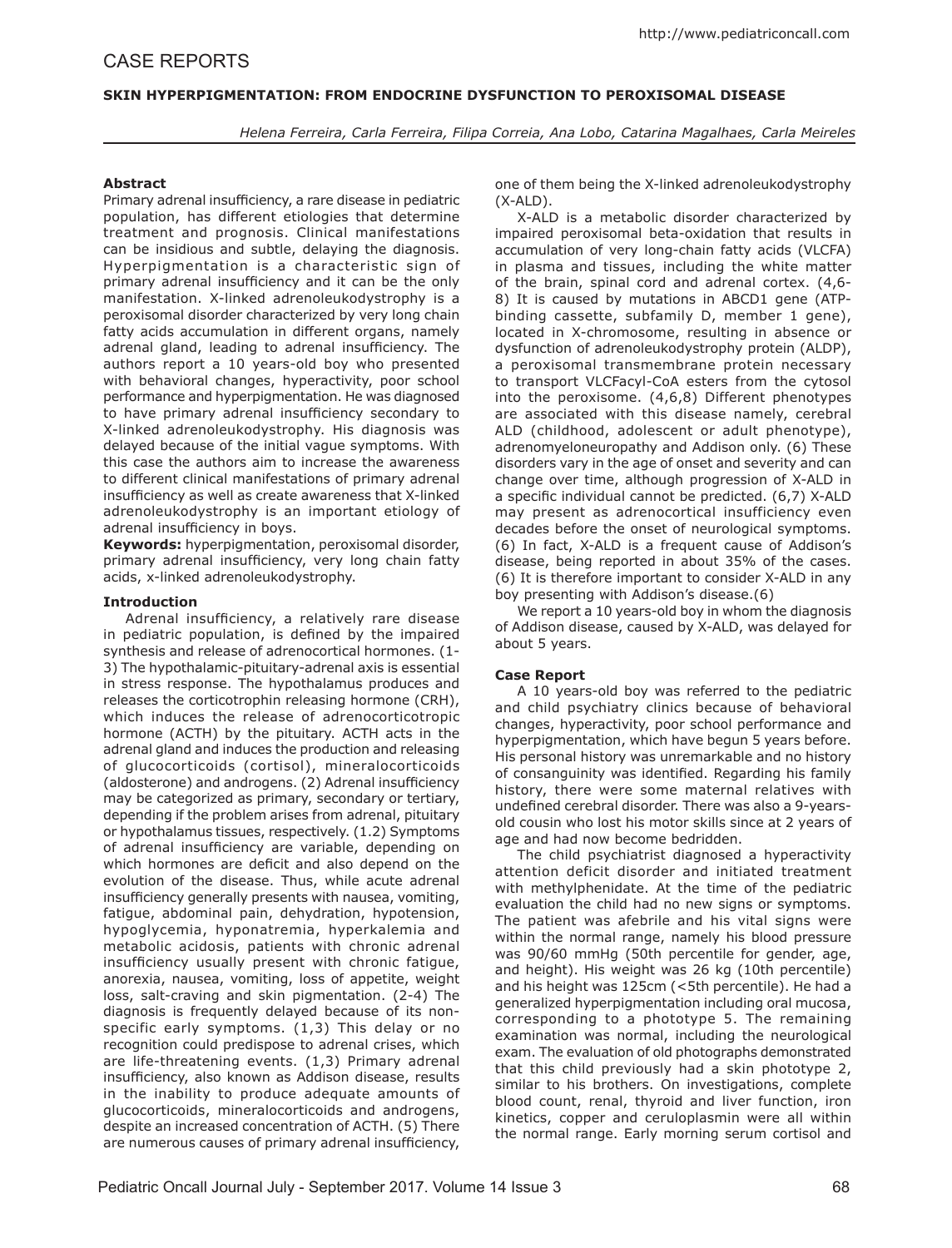adrenocorticotropic hormone (ACTH) were 4.5 ug/dL (Normal  $3.7 - 19.4$  ug/dL) and  $>1000$  pg/dL (Normal 9 – 52 pg/dL), respectively. Plasma renin activity (PRA) was normal and the values of luteinizing hormone (LH), follicle stimulating hormone (FSH) and testosterone were compatible with Tanner stage II. The rapid ACTH stimulation test reveal a subnormal response in the cortisol levels (basal level= 3.6 ug/dL; 30 minutes and 60 minutes after ACTH stimulation  $= 3.5$  and 3.9 ug/dL respectively) confirming the diagnosis of primary adrenal insufficiency, also known as Addison disease. Additional diagnostic exams were performed searching for the main causes of primary adrenal insufficiency at this age. Anti-adrenal antibodies were negative. Abdominal computerized axial tomography revealed no infiltrative diseases, adrenal calcifications or abnormal dimension of the adrenal grand. Plasma VLCFA levels were increased [C26:0=1.81ug/mL (Normal 0.16-0.57), C24:0/C22:0=1.54 (Normal 0.63-1.10); C26:0/C22:0=0.088 (Normal 0.004- 0.022)] and the genetic tests confirmed a mutation in ABCD1 gene [c.1415\_1416delAG(p.Q472fs\*83) exon5], fulfilling the diagnostic criteria for X-ALD. To define the X-ALD's phenotype, cerebral and medular imaging study with magnetic resonance (MRI) were performed and no abnormalities were identified, characterizing this case as an Addison-only phenotype of X-ALD. He has started glucocorticoid replacement therapy with hydrocortisone 9mg/m2/day. Taking into account that X-ALD may progress to other phenotypes with neurological involvement, this child continues to follow up in endocrinology and neurology clinics, performing cerebral MRI every 6 months. Since the beginning of the treatment for adrenal insufficiency, the hyperpigmentation started to clear and he remains with no symptoms of glucocorticoid or mineralocorticoid insufficiency. Genetic studies revealed the same mutation in his mother and his older brother, although they are still asymptomatic.

### **Discussion**

Adrenal insufficiency is rare in children and its signs and symptoms are nonspecific, making the diagnosis difficult. (2,3) Usually, symptoms in primary adrenal insufficiency are more evident because of the deficit of both glucocorticoid and mineralocorticoid. However, when the disease manifests itself slowly, symptoms are more insidious and difficult to diagnose. (2) This case report exemplifies the difficulties in making the diagnosis when symptoms are insidious and vague. In fact, 5 years passed from the onset of hyperpigmentation until the diagnosis was made. This delay in the diagnosis is common as it was demonstrated in a study in Australian children with adrenal insufficiency. In 5 of 16 children, there was a median of 2 years delay between the onset of symptoms and the final diagnosis. (9) The risk of an acute adrenal insufficiency, which is a life-threatening event, increases in undiagnosed patients. (10)

X-ALD is one of the main cause of Addison disease in boys.(6) The plasma concentration of VLCFA is elevated in nearly all males with X-ALD. However,

increased plasma VLCFA is not pathognomonic for X-ALD, since it can be influence by hemolysis or dietary causes. Alternatively, some dietary products can result in a false negative result. (6) Because of these false positive and negative results, the diagnosis should be confirmed by analysis of the ABCD1 gene. For women with X-ALD, the diagnostic test of choice is genetic analysis of the ABCD1 gene, considering that 15% of women with X-ALD have normal plasma VLCFA levels. (6) In our patient, the diagnosis was made by both VLCFA quantification and mutation analysis.

This peroxisomal disease has different phenotypes with variable prognosis. When a diagnosis is established, it is essential to conduct further diagnostic tests to determine the degree of neurologic and endocrine involvement. (6,7) Our patient had normal brain and medular magnetic resonance, had high levels of ACTH and low levels of cortisol excluding the cerebral form and confirming the Addison only type of X-ALD. Close follow-up of children and adolescents with X-ALD is important for early diagnosis of adrenocortical insufficiency and for identification of brain involvement. Cerebral ALD is the most devastating phenotype, resulting in progressive severe cognitive and neurologic disability. (6,7) Allogeneic hematopoietic stem cell transplantation (HCT) remains the only therapeutic intervention that can arrest the progression of cerebral demyelization in X-ALD. (6) Having no brain involvement, our patient was not a candidate for HCT, and he was treated with hydrocortisone alone. Considering the risk of the disease progression to the neurologic degenerative form, brain MRI is periodically being performed. It is recommended to have a cerebral MRI every 6 months in boys aged 3 to 12 years old. After this, as the incidence of cerebral ALD decreases, MRI should be performed yearly or earlier if neurological symptoms occur. (6)

In conclusion, hyperpigmentation is a manifestation of chronic adrenal insufficiency, particularly when it affects body surface not exposed to the sun. Because of the non-specific semiology and the risk of severe and potentially fatal episodes of acute adrenal insufficiency, a high suspicion index is essential. As X-ALD is a common cause of adrenal insufficiency in boys, this disease should always be screened in any boy presenting with this endocrine anomaly. The necessity of family screening is paramount.

#### **Authors Contribution**

All the authors contributed for conception, critical revision and submission of this article

### **Funding :** None **Conflict of Interest :** None

### **References :**

- 1. Charmandari E, Nicolaides NC, Chrousos GP. Adrenal insufficiency. Lancet. 2014; 383: 2152-2167
- 2. Rica I, Grau G, Vela A. Insuficiencia suprarrenal. Protoc diagn ter pediatr. 2011; 1:166-176
- 3. Shulman DI, Palmert MR, Kemp SF. Adrenal insufficiency: Still a cause of morbidity and death in childhood.